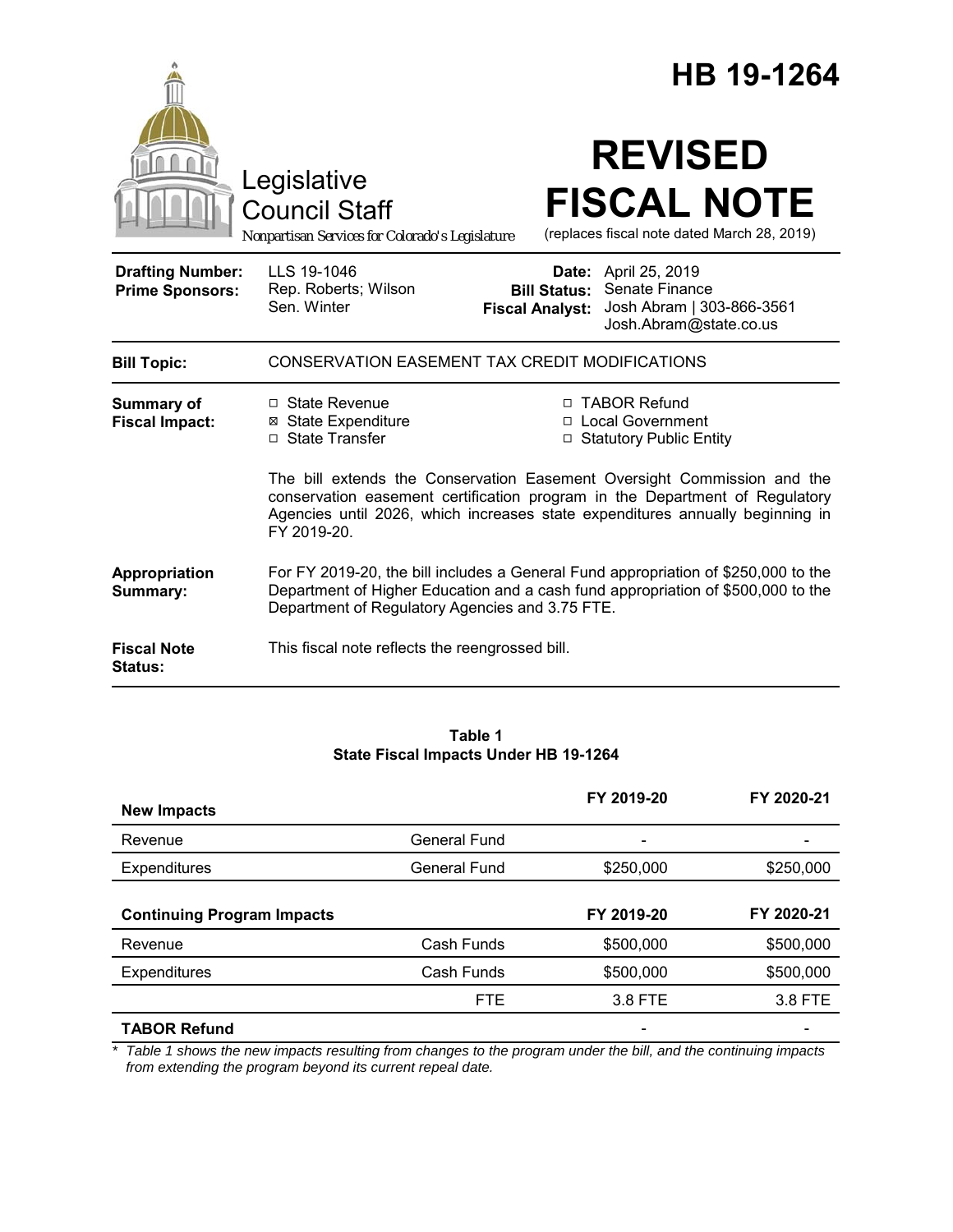April 25, 2019

## **Summary of Legislation**

**Sunset.** Under current law, the Conservation Easement Oversight Commission in the Division of Conservation in the Department of Regulatory Agencies (DORA), and the program to certify conservation easement holders, repeal on July 1, 2019. This bill extends the commission and program until July 1, 2026.

**Conservation easement tax credit certification.** Under current law, the Board of Real Estate Appraisers in the Division of Real Estate in the DORA must establish classroom education and experience requirements for appraisers who prepare a real estate valuation for a conservation easement for which a tax credit is claimed. The board may not issue a tax credit certificate for a conservation easement unless the appraiser who prepared the valuation is in compliance with these education requirements. This bill removes this power and duty from the board.

**Workgroup.** The bill requires the Division of Conservation in DORA to convene a working group of stakeholders and, in conjunction with the Department of Law (DOL) and the Department of Revenue (DOR):

- propose statutes and regulations for an alternative method to the existing appraisal process for certifying the value of a conservation easement tax credit;
- develop eligibility criteria and a process to provide retroactive tax credits to taxpayers who's conservation easement tax credit claim was denied in whole or in part from 2000 to 2013; and
- report recommendations to the General Assembly no later than December 1, 2019.

**Disclosures.** Beginning January 1, 2020, the owner of a property who is granting a conservation easement must execute a disclosure, developed by the Division of Conservation and made available online that includes, but need not be limited to, an acknowledgment that the easement is being granted in perpetuity. A signed disclosure must be submitted to the division with the tax credit application.

**Conservation easement termination**. Under current law, a conservation easement may be released or terminated if the holder of the easement purchases the property outright from the property owner. This bill prohibits termination of a conservation easement under these circumstances if a state income tax credit has been allowed for the easement. If it is determined that conditions on or surrounding a conservation easement have changed to prevent the easement's conservation purposes, a court may terminate the easement at the joint request of both the easement holder and the property owner. Similarly, if the public condemnation of property under a conservation easement renders the easement impossible to fulfill its conservation purposes, the easement may be terminated by the condemnation process.

**COMaP.** The bill allows the Department of Higher Education (DHE) to enter a limited purpose fee-for-service contract with Colorado State University to provide public access to the Colorado Ownership, Management, and Protection (COMaP) service, and appropriates \$250,000 General Fund to the DHE for the cost of that contract.

**Other.** The bill includes conforming amendments, including changes to the current session House Bill 19-1172, which is a recodification of Title 12 without substantive changes.